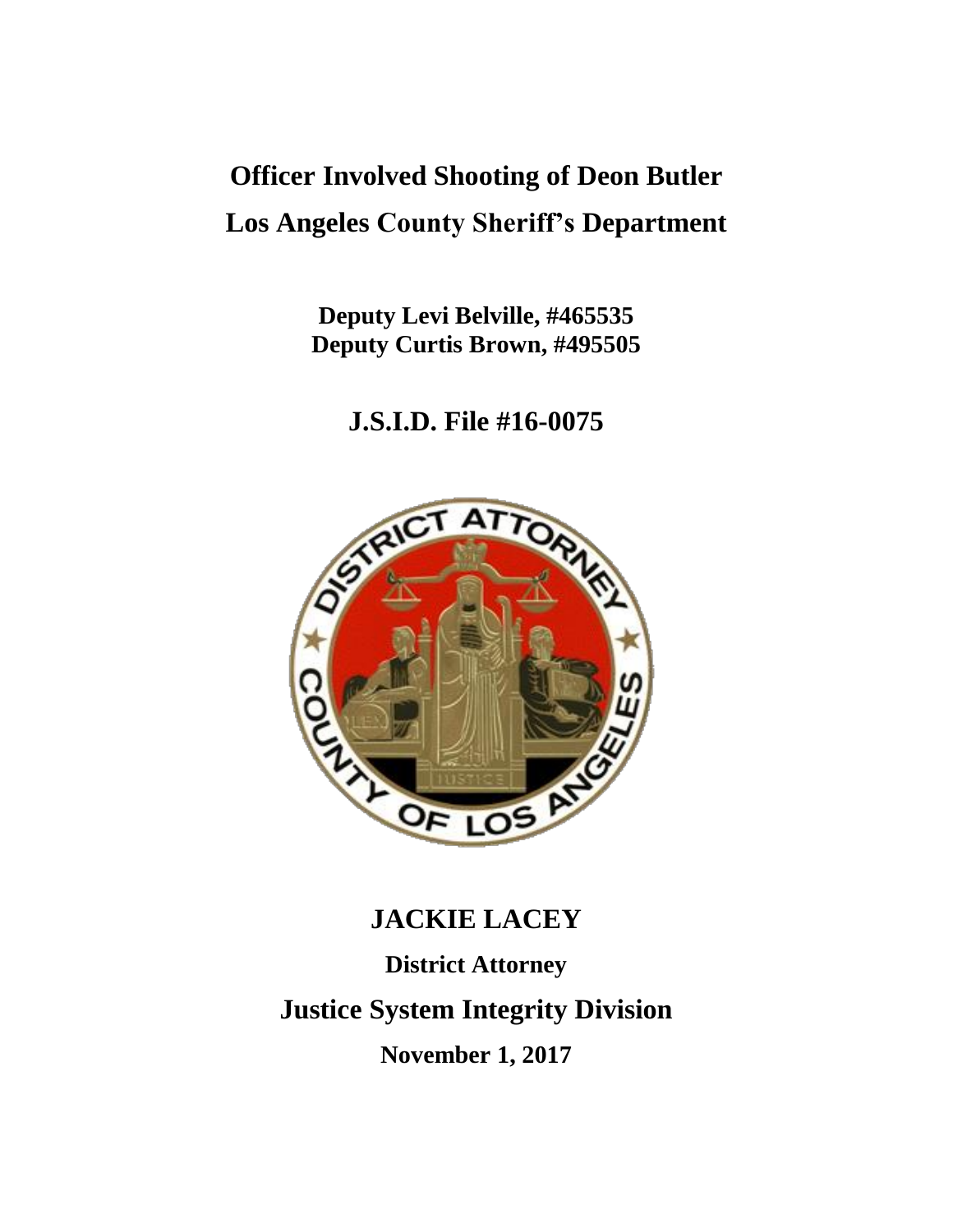## **MEMORANDUM**

- TO: CAPTAIN CHRISTOPHER BERGNER Los Angeles County Sheriff's Department Homicide Bureau 1 Cupania Circle Monterey Park, California 91755
- FROM: JUSTICE SYSTEM INTEGRITY DIVISION Los Angeles County District Attorney's Office
- SUBJECT: Officer-Involved Shooting of Deon Butler J.S.I.D. File #16-0075 L.A.S.D. File #016-03979-1366-053
- DATE: November 1, 2017

The Justice System Integrity Division of the Los Angeles County District Attorney's Office has completed its review of the February 20, 2016, non-fatal shooting of Deon Butler by Los Angeles County Sheriff's Department (LASD) Deputies Levi Belville and Curtis Brown. It is our conclusion that Belville and Brown acted in lawful self-defense and defense of others.

The District Attorney's Command Center was notified of the shooting on February 20, 2016, at 11:33 p.m. The District Attorney Response Team (DART) responded and was given a briefing and a walk-through of the scene.

The following analysis is based upon investigative reports, analyzed evidence reports, dispatch recordings, photographic evidence, and witness statements taken during the investigation by LASD, and submitted to this office by Detectives Michael Rodriguez and Angus Ferguson. The voluntary statements of Deputies Belville and Brown were considered in this analysis.

## **FACTUAL ANALYSIS**

 $\overline{a}$ 

On February 20, 2016, at approximately 9:25 p.m, LASD Deputy Levi Belville was driving an unmarked gray Ford Crown Victoria containing Deputies Raul Ibarra, Curtis Brown, and civilian Crime Analyst Anthony M , when they spotted a gold Ford Taurus traveling at a high rate of speed while northbound on Orange Avenue near Alondra Boulevard in Paramount.<sup>1</sup> The Ford Taurus was being driven by Deon Butler and contained front passenger Reginald D and his brother, back passenger Robert G  $\blacksquare$ . They were not wearing seatbelts in violation of California

<sup>&</sup>lt;sup>1</sup> All three deputies were wearing their department-issued, class A uniform with a badge and name plate on the front, shoulder patches on both shoulders, and a Sam Browne gun belt. They had been conducting saturation patrol in the area due to a string of recent armed robberies. Ibarra was seated in the front passenger's seat while Brown and M were in the back seats.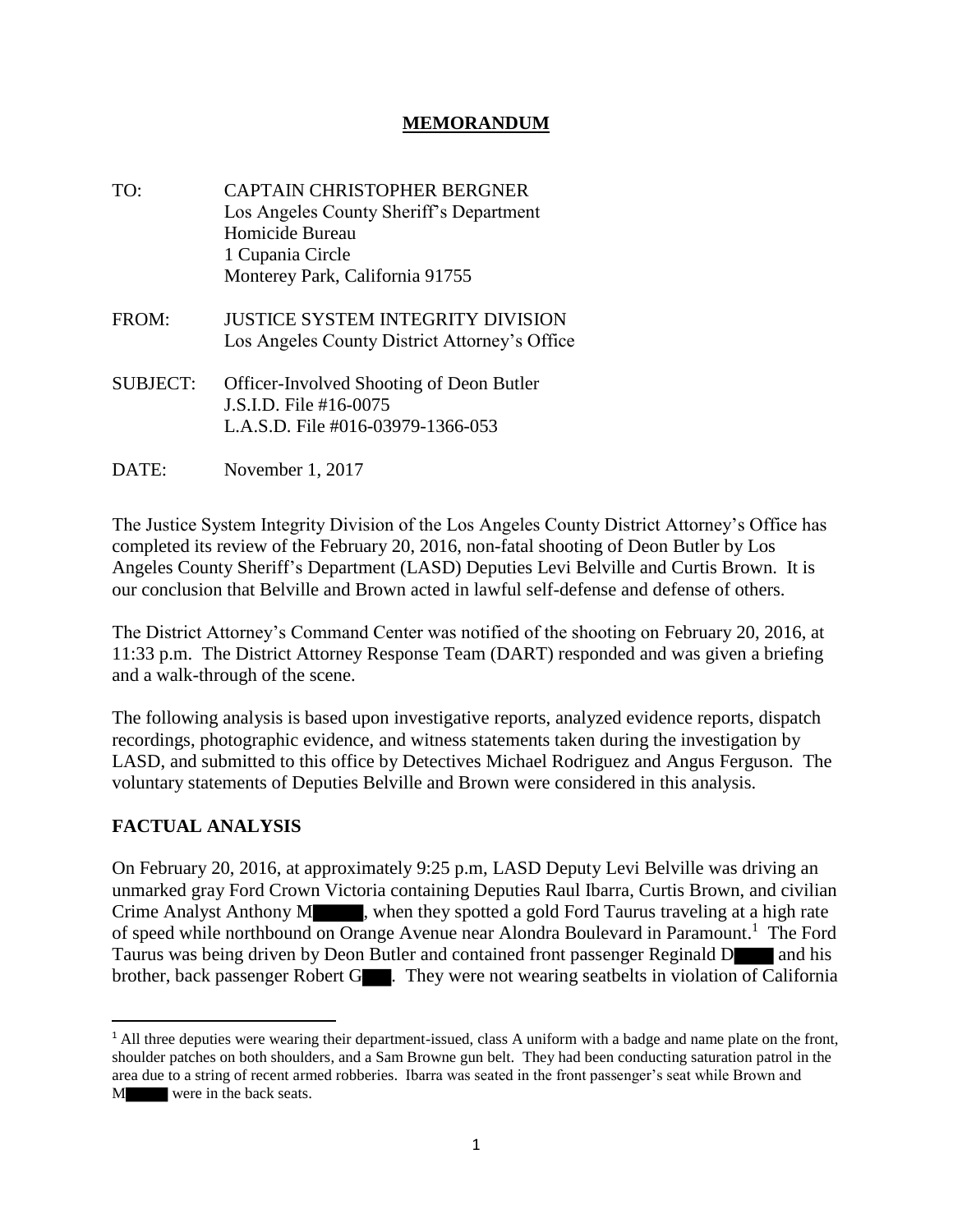Vehicle Code (C.V.C.) section 27315(d)(1) and Butler was speeding in violation of C.V.C. section 22350.

Belville followed the Ford Taurus as it turned eastbound onto Myrrh Street and started to drive in an erratic fashion by intermittently slowing down to approximately five miles per hour as if it were going to pull over. Mid-block on Myrrh Street, Belville activated his vehicle's front red and blue lights, and periodically sounded the siren, in order to conduct a traffic stop. The Ford Taurus did not yield and instead turned northbound onto the 15100 block of Gundry Avenue at a very slow rate of speed.<sup>2</sup> The vehicle then turned onto the driveway apron of the residential property located at Gundry Avenue and stopped before a closed gate.<sup>3</sup> Ibarra and Brown believed that the Ford Taurus was placed into park because the vehicle had stopped and the brake lights were no longer activated. Belville parked the Crown Victoria just south of the Ford Taurus and facing north on Gundry Avenue. Weapons drawn, Ibarra and Brown approached the passenger side of the Ford Taurus while Belville positioned himself at the driver's side. M **remained seated in the Crown Victoria's backseat.** 

As he approached, Ibarra saw D with one or both hands out of the window. Ibarra stated multiple times, "Let me see your hands." As he neared D , Ibarra observed D pick up a black, semiautomatic handgun. Ibarra yelled out "gun" to his partners. At this moment, Belville saw Butler look in his direction and then over Butler's right shoulder. Brown, who had been following behind Ibarra when he heard Ibarra's warning, heard the Ford Taurus' engine "rev" and saw the brake lights activate.

Butler then abruptly and rapidly accelerated his vehicle backwards in a three-point turn. As this was happening, Ibarra saw the firearm now near the dashboard where D had at least one of his hands. The vehicle continued to back up and during the turn, the front of the Ford Taurus swung towards Ibarra. He attempted to protect himself from being struck by extending his left hand to brace himself against the vehicle. Despite this, the front of the vehicle struck Ibarra in his right shin causing him to "almost trip" as he moved out of the way.<sup>4</sup> Observing Ibarra's attempt to avoid the Ford Taurus, Belville believed that both Ibarra and Brown were in the kill zone of Butler's direction of travel, and that they had nowhere to go. Fearing for the lives of Ibarra and Brown, Belville stated that he fired approximately ten rounds from his duty weapon at Butler to stop the threat.<sup>5</sup>

As Butler continued to reverse at an approximate 45-degree angle, Brown saw D slightly hunched over and leaned back in his seat. He was holding a black, semiautomatic firearm and

 $\overline{a}$ 

4

<sup>5</sup> At the time of the shooting, Belville's duty weapon, a Smith & Wesson model M&P9, 9mm semiautomatic pistol, contained the maximum capacity of 17 rounds in the magazine and one in the chamber for a total of 18 rounds. The pistol was recovered with five live rounds in the magazine and one in the chamber. Belville fired 12 rounds during the incident.

<sup>&</sup>lt;sup>2</sup> It was Brown's impression that Butler was either drunk or looking for a place to park because his brake lights turned on and off, but he failed to stop.

<sup>&</sup>lt;sup>3</sup> Gundry Avenue is a densely-populated, residential neighborhood with parked vehicles lining both sides of the street.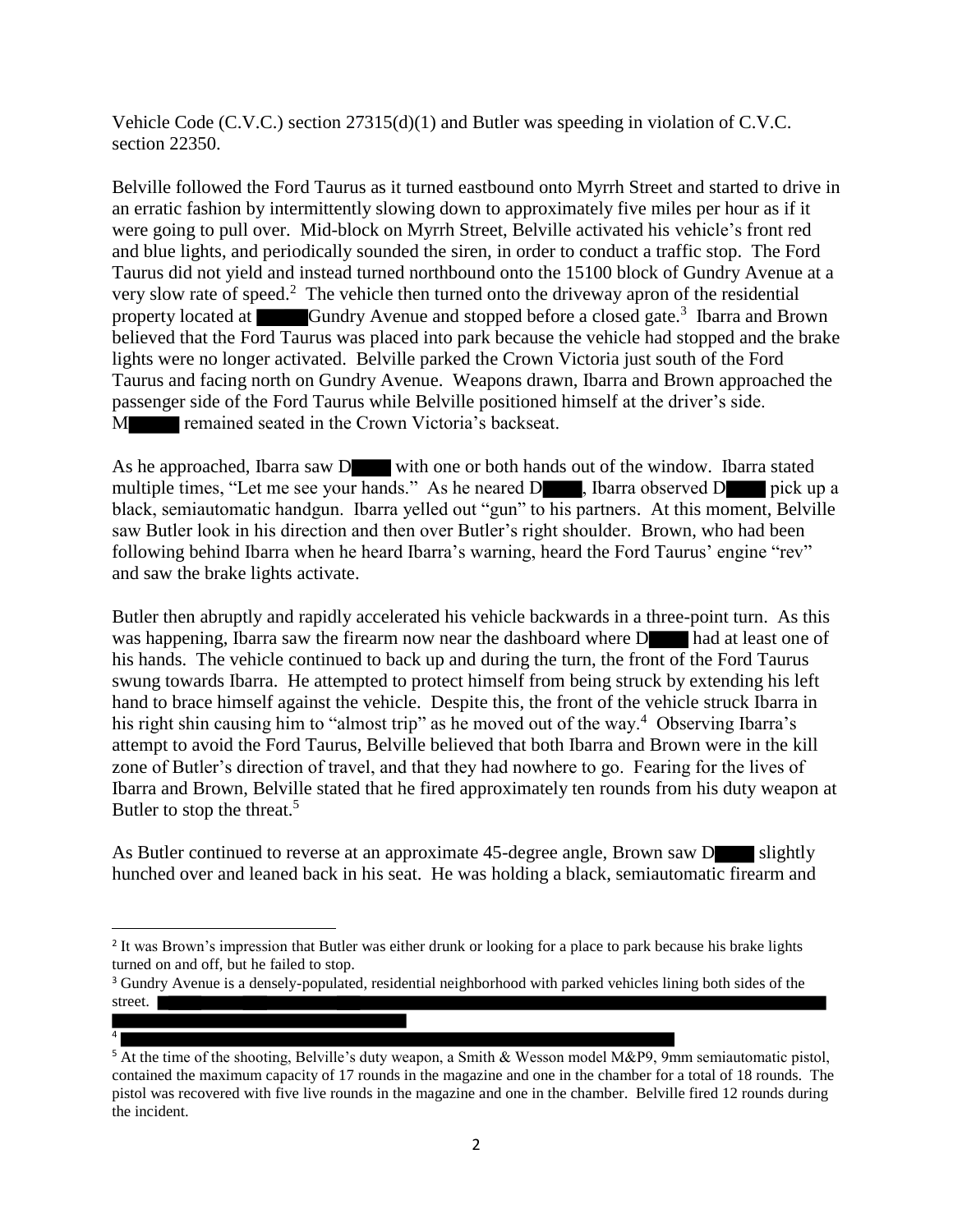lifting it up toward Brown.<sup>6</sup> In fear for his life as well as the life of Ibarra, Brown fired his weapon at both Butler and D  $\blacksquare$ <sup>7</sup> As Brown was firing, Butler continued to back up until the Ford Taurus was facing northbound on Gundry Avenue. Still seeing D leaned over with the handgun, Brown remained in fear for his life and continued to fire his weapon. He stopped firing after the vehicle proceeded northbound and Brown could no longer see D with the gun.

After Butler completed his turn, he drove northbound on Gundry Avenue at a high rate of speed. Brown and Ibarra pursued the Ford Taurus on foot, while Belville returned to the Crown Victoria and followed in his vehicle. Seconds later, the Ford Taurus collided with a parked Toyota Camry at the end of the cul-de-sac. D exited the Ford Taurus, ran northwest on Gundry Avenue onto Somerset Boulevard, and called 9-1-1 to give dispatch his location. He was subsequently detained at Somerset Boulevard by Deputy Kelley Barnes.

In the meantime, Belville used his vehicle as cover for his partners as they moved closer on foot toward the crash. Butler exited the Ford Taurus and fell onto the ground. He was later transported to Saint Francis Hospital and treated for a gunshot wound to his left leg.<sup>8</sup> Back passenger G emerged from the Ford Taurus and was detained. While Belville held the suspects at gunpoint, Brown handcuffed G  $\blacksquare$ .

## **Anthony M**

 $\overline{a}$ 

M was riding with Belville, Ibarra, and Brown when M noticed Butler's erratic driving. Butler eventually pulled into the driveway apron on Gundry Avenue and stopped the vehicle. M was unable to hear any conversation as the deputies approached the suspect vehicle. He observed Belville approach the driver's side of the Ford Taurus as Ibarra and Brown walked toward the passenger-side doors. Within moments, the Ford Taurus began to quickly reverse as Ibarra attempted to back away and push off the car. At the same time, M heard five or more gunshots ring out in rapid succession. He did not know who had shot but speculated it was Belville and Brown since they had their weapons drawn when they were approaching the vehicle.

M then observed the suspect car drive rapidly northbound on Gundry Avenue and out of view. Belville returned to his vehicle and drove after the Ford Taurus while Ibarra and Brown ran after it. After reaching the end of Gundry Avenue, M saw that the Ford Taurus had collided with a second car. An individual ran toward Somerset Boulevard out of view as Butler

 $6$  Brown's own weapon was drawn at this time and his gun light illuminated D pointing the weapon at him. <sup>7</sup> At the time of the shooting, Brown's duty weapon, a Smith & Wesson model M&P9, 9mm semiautomatic pistol, contained the maximum capacity of 17 rounds in the magazine and one in the chamber for a total of 18 rounds. The weapon was recovered with one live round in the magazine and one in the chamber. Brown fired 16 rounds during the incident.

<sup>8</sup> The fired bullet core recovered from Butler was later determined to have no microscopic comparison value. Upon examination of the Ford Taurus, investigators observed that one of the five possible bullet impact marks on the driver-side door penetrated into the vehicle's interior. The penetrating round was low in the door, traveled through the interior "map pocket" on the door, and into the lower left cushion of the driver's seat where blood was present.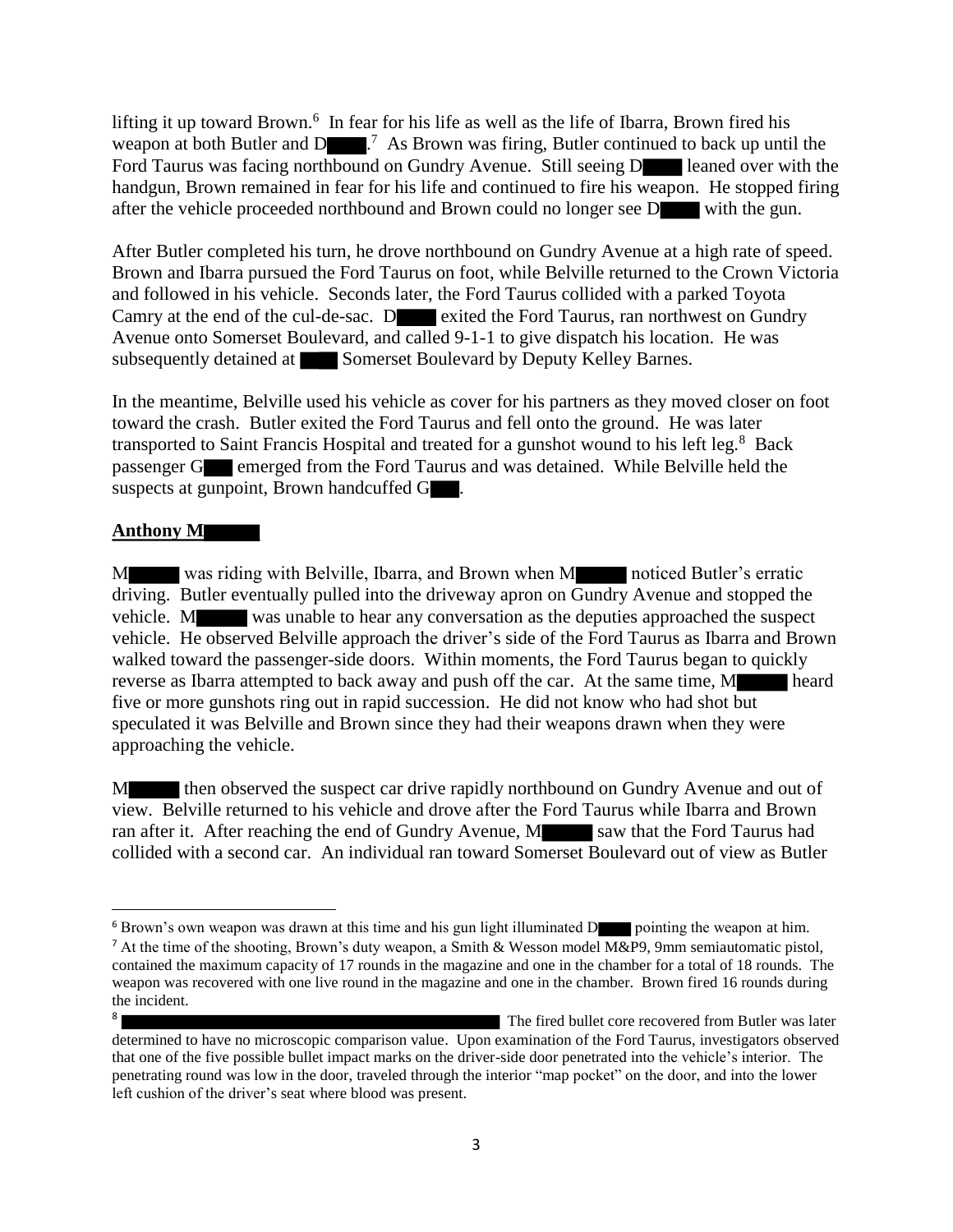exited his car and fell to the ground. G then stepped out of the car with his hands raised above his head and laid on the ground in a prone position.

### **Angulo M**

Angulo M was driving northbound on Orange Avenue when he noticed the police vehicle attempting to stop the suspect vehicle, which did not slow or attempt to pull over. M saw the suspect vehicle finally stop on Gundry Avenue, and deputies approached the car with their weapons possibly drawn.<sup>9</sup> As this occurred, the suspect vehicle rapidly reversed towards the passenger-side deputies, and M saw one of the deputies on the passenger's side shuffle back and place his hands on the suspect vehicle in order to push himself off. At the same time, M heard several gunshots in rapid succession, but he was unable to see if anything or anyone had been struck. The suspect vehicle then raced northbound on Gundry Avenue while the deputies gave chase.

## **Deon Butler**

l

10

According to Butler, he was driving to  $G$  and  $D$  's house with the two brothers when he noticed a patrol car behind him activate its red and blue lights. The street was lined with vehicles and there was no place to pull over, but Butler believed that he made a mistake by not stopping. Although D told him repeatedly to pull over, Butler felt nervous, panicked, and that something bad was going to happen. After he turned into a driveway , he became nervous and started backing out.<sup>10</sup> Butler gunned the engine to back out faster when he heard shots in his direction.

When he had backed out completely and was once again on Gundry Avenue, Butler noticed a deputy with his gun drawn on the driver's side of the Ford Taurus. He did not see the police outside their vehicle prior to this point, and did not hear any commands. Butler stated that he did not intend to strike anyone with his vehicle and did not know he had hit a deputy.<sup>11</sup> Once the Ford Taurus faced northbound, Butler drove towards the end of the cul-de-sac at approximately 50 miles per hour. As he neared the end, Butler tried to slow down but collided into a parked vehicle. D exited the car and ran away. Butler intended to do the same but upon opening the door, he collapsed to the ground and was detained. He denied that he or anyone else in the Ford Taurus possessed a firearm at any time.

Butler was charged in Los Angeles Superior Court case TA139484 with two counts of assault upon a peace officer, in violation of Penal Code (P.C.) section 245(c).

<sup>&</sup>lt;sup>9</sup> M believed he saw three to four deputies approach the suspect vehicle.

<sup>.</sup> <sup>11</sup> Butler believed that most of the gunfire occurred as he was backing out. He was not sure whether additional rounds were fired once he started driving down Gundry Avenue.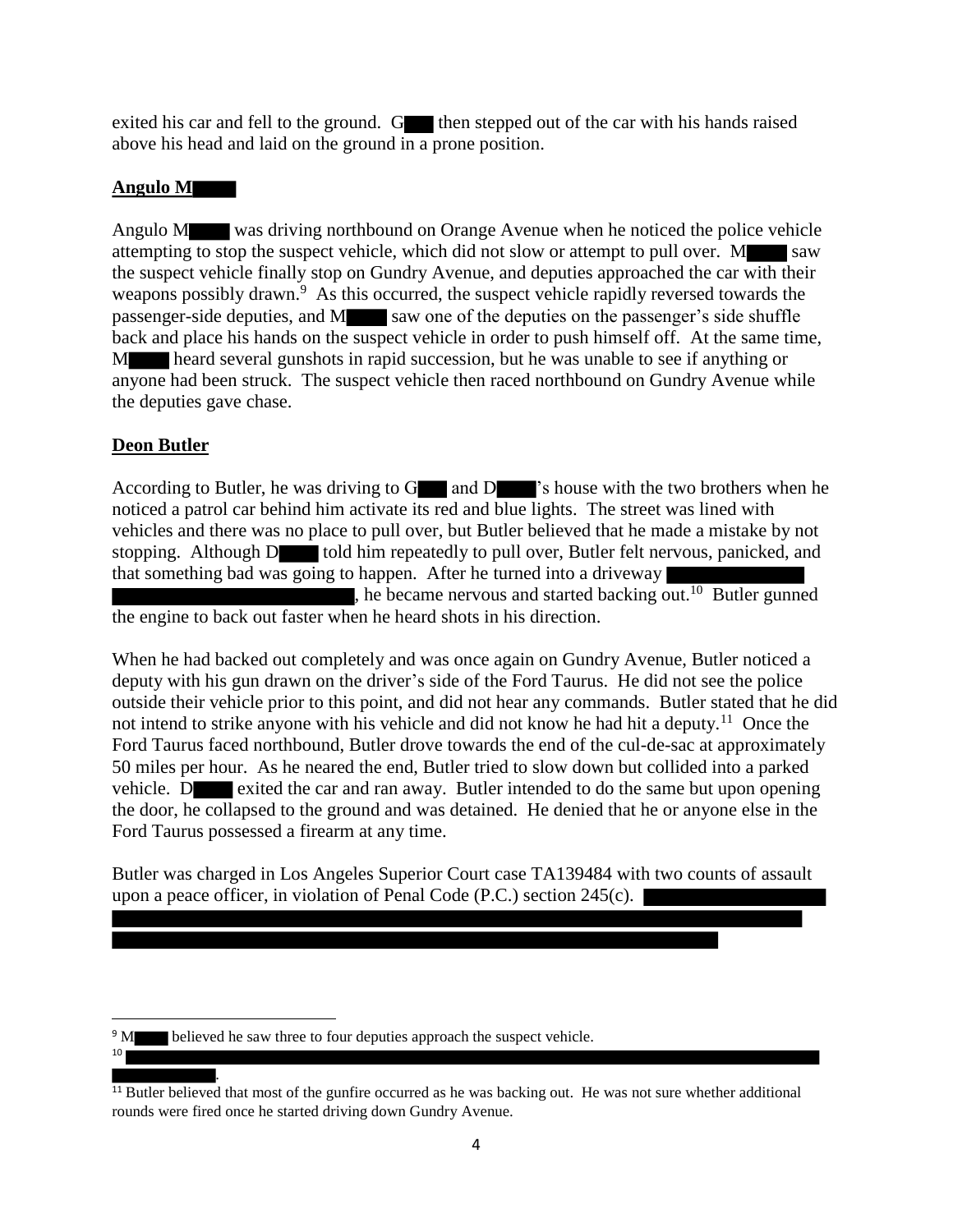#### **Robert G**

According to G  $\blacksquare$ , they were traveling to G  $\blacksquare$  and D  $\blacksquare$ 's residence after getting food from a nearby Jack in the Box restaurant. The three men noticed a police car behind them when they were northbound on Orange Avenue. As they turned east onto Myrrh Street, the police activated the lights on their vehicle. Butler ignored  $G$  and  $D$  's requests that he pull over, and continued to drive eastbound and eventually northbound onto Gundry Avenue – slowing down at several instances along the way. Butler finally stopped the Ford Taurus after he turned into a driveway entrance which was blocked by a gate. He then quickly reversed the Ford Taurus. G heard a deputy on the speaker scream, "Pull over and stop the car!" Several gunshots were fired and the passenger's side window next to his head shattered. G dove onto the seat, screamed at the police to stop shooting, and heard numerous rounds hit the Ford Taurus.<sup>12</sup> Butler then stopped his car, shifted into drive, and raced upwards of approximately 60 miles per hour northbound on Gundry Avenue. He never braked and the Ford Taurus rammed a car that had been parked on the street. G denied the presence of any weapons inside the vehicle.

#### **Guillermo L**

Guillermo L told investigators that he was near the northwest corner of San Marino Avenue and Somerset Boulevard when he heard a commotion from the south side of Somerset Boulevard. He walked toward the noise and saw that it originated from the dead end of Gundry Avenue. L then saw an African-American man running in a northerly direction from Gundry Avenue across Somerset Boulevard.<sup>13</sup> The man had what looked like a black handgun in his hand and L saw him throw it into the air as he neared the church located in the area. L thought the object was thrown into the fenced-in portion of the church property.

#### **Reginald D**

 $\overline{a}$ 

According to D , they were traveling to his house after stopping at a liquor store and Jack in the Box restaurant when the deputies attempted to pull over the Ford Taurus. Butler uttered something like "oh shit," continued to drive, and did not heed D  $\blacksquare$ " is requests to pull over. He did not know why Butler refused to pull over, so D rolled down the front, passenger-side window and stuck his hands out the window while on Myrrh Avenue. He wanted to convey that Butler's actions were "out of [D  $\blacksquare$ "s] hands."<sup>14</sup> When Butler turned into the driveway apron on Gundry Avenue and stopped,  $\overline{D}$  recalled that he had a large, black cellphone in his hands. He did not think it was in his hands when they were sticking out of the window. When Butler rapidly reversed the Ford Taurus, D <sup>'</sup>s body moved in a jerking motion, and his left hand held the cellphone while his right hand was possibly near the automatic window toggle switch. Seconds later, he heard gunfire from outside the passenger-side of the Ford Taurus and crouched down with one or both hands holding his cellphone. At some point during the incident,

<sup>&</sup>lt;sup>12</sup> Investigators later observed at least six impact marks on the passenger side of the suspect vehicle. The front and rear passenger doors each contained three impact marks.

<sup>&</sup>lt;sup>13</sup> L described the male as approximately 27 years old,  $5'8$ ", and 160 pounds. D is an African-American male who was 34 years old at the time, 6'0", and 200 pounds.

<sup>&</sup>lt;sup>14</sup> Marla M , who saw the suspect vehicle followed by the unmarked police car with its lights and sirens activated, saw that the front passenger of the suspect vehicle appeared to have his hands sticking out the passengerside window. She subsequently heard gunshots after she turned away, but she did not witness the shooting.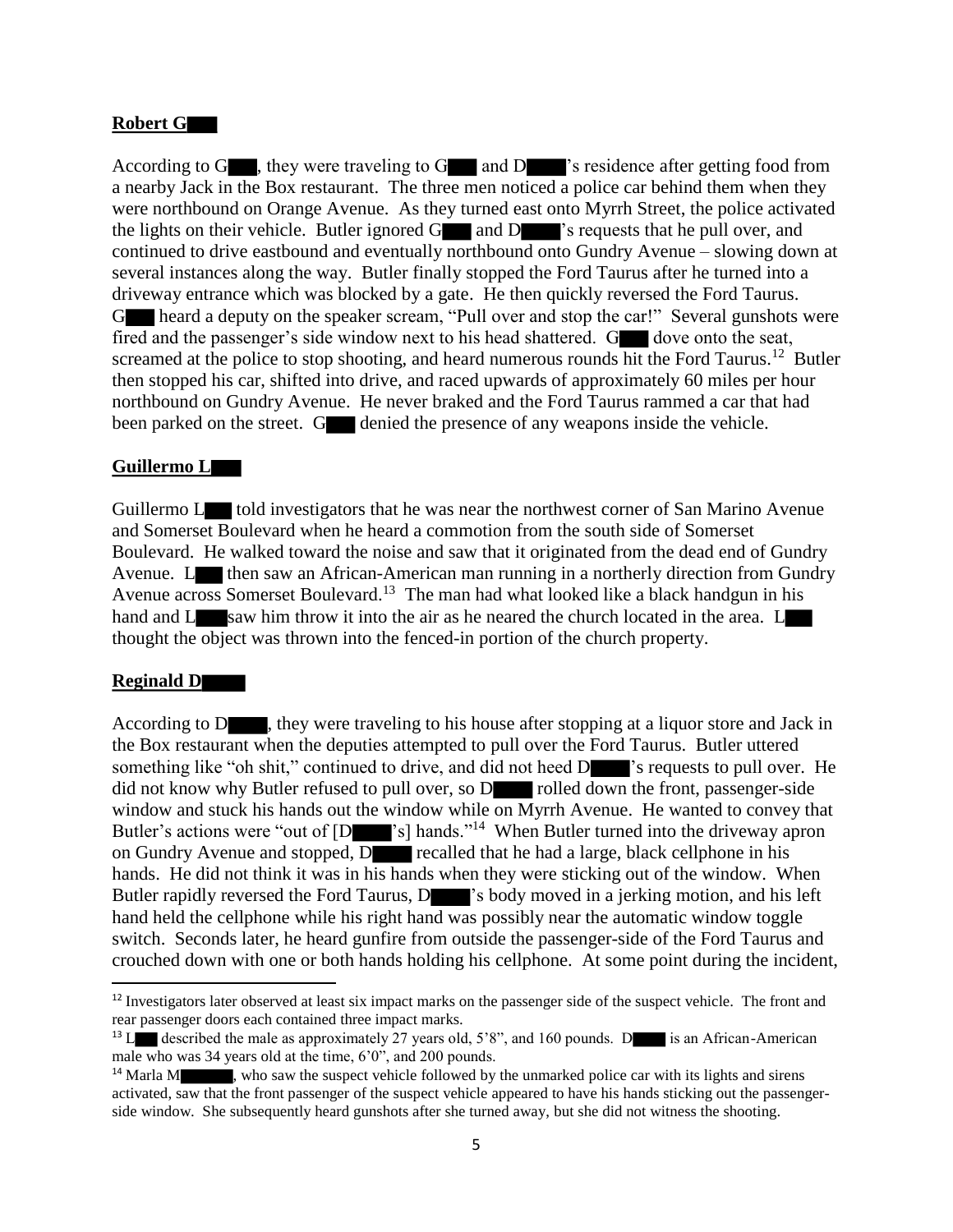D recalled that he looked to his right side but could not see anything because it was dark. As Butler sped away, D told him to slow down but they collided into a parked car.

D then ran northbound across Somerset Boulevard and approximately one minute after the shooting was broadcast over the police radio, he called 9-1-1. He informed the 9-1-1 operator of his name, clothing description, location, and that he lived in the neighborhood. D asked that the police not shoot him, and explained that he had been in the vehicle with Butler who "started running from the police" for unknown reasons as they had just been to Jack in the Box. He stayed on the telephone with the operator until surrendering to Barnes a few minutes later.<sup>15</sup> In later interviews with investigators, D indicated that he was in fear for his life when he ran from the Ford Taurus. He adamantly denied possessing a firearm at any time – speculating that perhaps his "big, black phone" had been mistaken for a gun. D also denied throwing any objects as he was running, and agreed to submit to a polygraph test if requested.<sup>16</sup>

## **Search for Firearm**

In the aftermath, several teams of investigators thoroughly searched Somerset Boulevard and its vicinity, including around the church that L had mentioned. The search teams utilized a canine as well as a helicopter from LASD's Aero Bureau. An additional search, again including a helicopter, was conducted in the morning hours. The teams were unable to locate any firearms.

## **LEGAL ANALYSIS**

California law permits the use of deadly force in self-defense or in the defense of others if that person actually and reasonably believed that he or others were in imminent danger of great bodily injury or death. Penal Code § 197; *People v. Randle* (2005) 35 Cal.4th 987, 994 (overruled on another ground in *People v. Chun* (2009) 45 Cal.4th 1172, 1201); *People v. Humphrey* (1996) 13 Cal.4th 1073, 1082; *see also,* CALCRIM No. 505. In protecting himself or another, a person may use all the force which he believes reasonably necessary and which would appear to a reasonable person, in the same or similar circumstances, to be necessary to prevent the injury which appears to be imminent. CALCRIM No. 3470.

"The reasonableness of the particular force used must be judged from the perspective of a reasonable officer on the scene, rather than with the 20/20 vision of hindsight." *Graham v. Connor* (1989) 490 U.S. 386, 396. "The calculus of reasonableness must embody allowance for the fact that police are often forced to make split-second judgments—in circumstances that are tense, uncertain, and rapidly evolving—about the amount of force that is necessary in a particular situation." *Id.* at 396-97. The test for whether an officer's actions were objectively reasonable is "highly deferential to the police officer's need to protect himself and others." *Munoz v. City of Union City* (Ct. App. 1st Dist. 2004) 16 Cal.Rptr.3d 521, 540.

 $\overline{a}$ 

<sup>&</sup>lt;sup>15</sup> At the time of his detention, D yelled, "I'm right here," to Barnes, raised his hands, and placed a black cellphone on the ground in front of him.

<sup>&</sup>lt;sup>16</sup> No polygraph tests were requested.